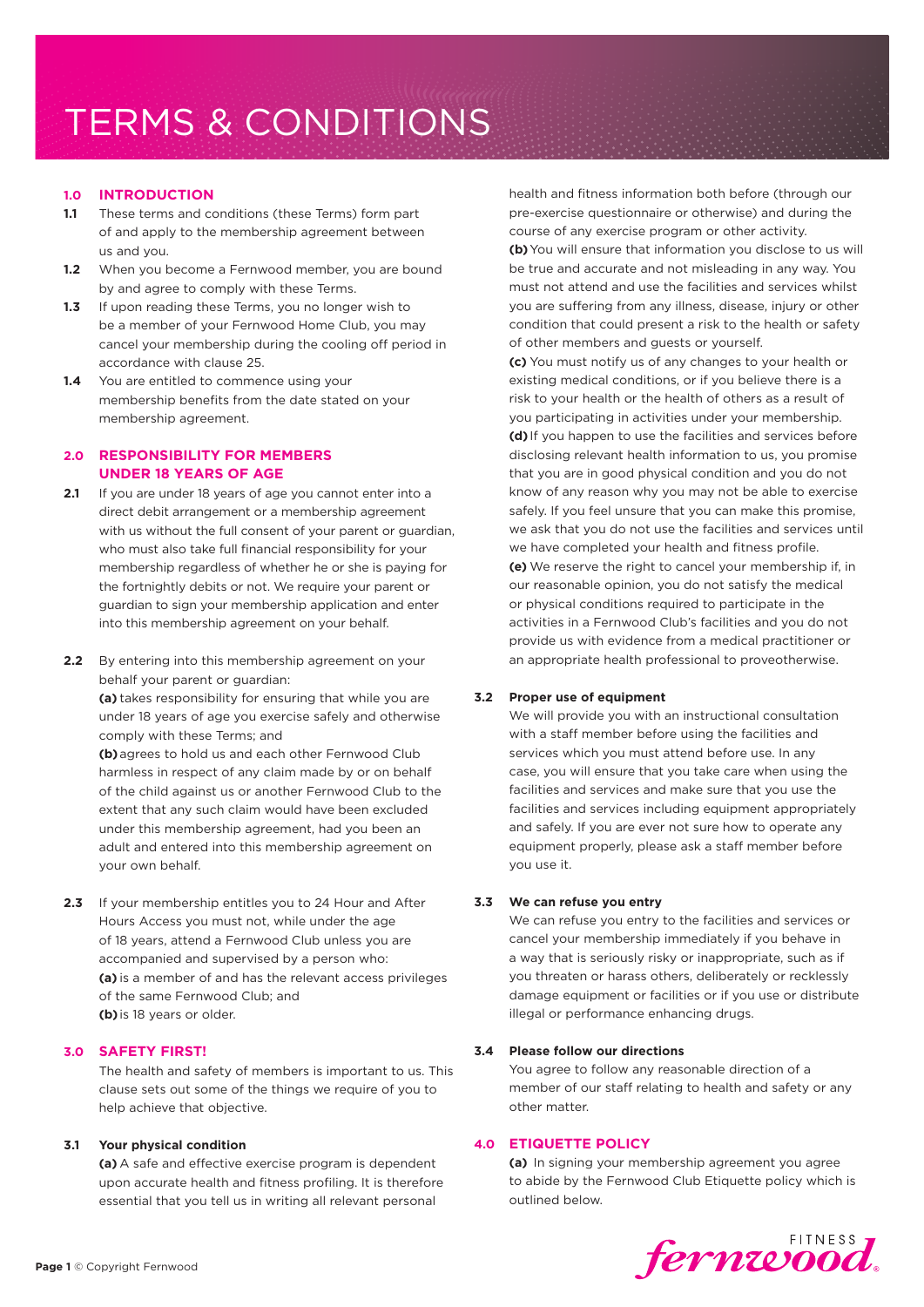## **4.1 Members Only**

**(a)** Use of Fernwood Women's Health Club facilities is strictly for members only when the club is unstaffed. **(b)** During staffed club hours, there may be instances where casual entry is allowed for a fee, whereby individual's identity details and contact information are captured for our records. iii. A penalty fee will be charged if you allow access to non-Fernwood members, as specified in your price list.

# **4.2 Membership Cards**

Members will not be allowed to use the Club facilities unless they show their membership cards or use their 24 hour access pass to gain entry to the club.

A fee, as specified in your pricelist will be charged for the issue of a replacement card.

# **4.3 Access Cards & Activation Kit**

Those members who have 24 Hour and After Hours Access privileges, must have valid access cards. The Activation Kit is included in all new memberships and consists of all the things you need to get your membership started, including an access card, New Member Induction, and the My Fernwood online program. A fee, as specified in your price list, will be charged for the issue of the Activation Kit.

A fee, as specified in your price list, will be charged for the replacement of access cards. The access card is for your use only, and must not be given to any other person to access the club. In the event that this occurs, your membership will be cancelled immediately, and you will be required to pay the cancellation fee plus the penalty fee as specified in your price list. This fee will be deducted immediately from your nominated account. The cost of the Activation Kit and access cards is nonrefundable, non-transferable to another member during or after the membership period and will be cancelled immediately upon cancellation of your membership.

## **4.4 Your Health – Injuries or Risk of Harm**

Members must conduct themselves in a manner which will not cause harm or discomfort to themselves or other members.

Members must advise their Group Fitness Instructor, Personal Trainer or Member Motivator if they are injured or there is any change to their health that may impact their ability to continue their exercise program or use club facilities.

## **4.5 Bring a Towel**

Members must bring a towel to the club to use the facilities. Please use the towel to wipe down the equipment after use. If you forget your towel, you may hire one from your home club and place it in the linen basket provided, after use. If you inadvertently take the towel home, we reserve the right to charge an appropriate replacement fee.

## **4.6 Appropriate Behaviour**

Members and staff must conduct themselves with appropriate decorum in the club and treat others with respect at all times. Foul language and inappropriate behaviour will not be tolerated. Members are asked to respect the privacy of other members and refrain from using the camera/video camera on their mobile phone or any other recording device whilst at the club.

# **4.7 Dress**

Members are asked to dress appropriately for their workouts and wear suitable training shoes at all times while in the club.

# **4.8 Facilities and Equipment**

Members must immediately replace all weights and equipment upon completion of exercise. Members must not leave equipment on the floor. This is a safety issue and will be strictly enforced. Members must immediately report any breakage or damage to equipment to the Club Manager or other staff member. Members are asked to treat the equipment and facilities with care.

# **4.9 Lost Property**

Lost property will be kept for two weeks, after which, if unclaimed, will be donated to charity.

# **4.10 Time Limits**

Members must adhere to time limits on equipment where applicable. Members are asked to consider others and not sit on equipment during rest periods.

# **4.11 Group Fitness & FIIT30**

**(a)** Members attending group fitness are encouraged to arrive five minutes prior to the scheduled commencement time of the class to ensure that they have time to set up equipment. Members must complete both the warm up and cool down phases of group exercise classes. For your own safety, members who arrive late may be prevented from participating in a class if they do not have sufficient time to warm up. We encourage you to consult the Group Fitness Instructor, Fitness Coach or your Personal Trainer for guidance on Group Fitness class selection and attendance. Members may need to book in for certain classes. Please refer to the Timetable for more information.

**(b)**Subject to clause 21.1 your home club operator has the right to cancel your membership with no further charge to you should you in their opinion breach the Club Etiquette policy

**(c)** We may occasionally update our Etiquette Policy to further promote health and safety or to make other improvements.

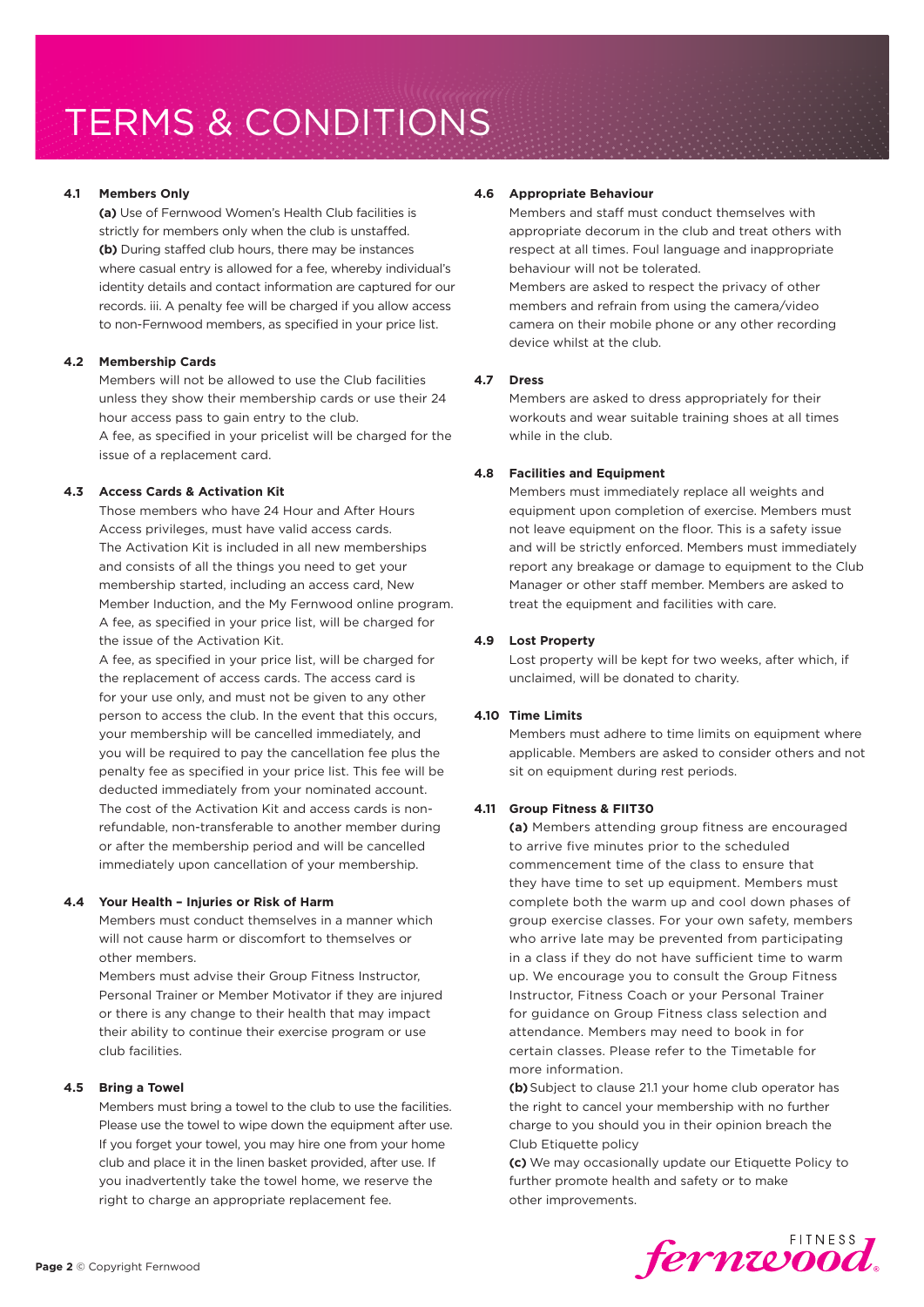**(d)** If you break any provisions in our Etiquette Policy, the response we take will be at our reasonable choosing and we will try to exercise this right fairly by giving you a warning if we consider the failure is less serious. In this regard however you acknowledge that health and safety of all users and protection of property is very important. Accordingly, if we reasonably consider the failure to follow our Etiquette Policy is serious or persistent, we may suspend or even cancel your membership with immediate effect.

## **5.0 PERSONAL INFORMATION ABOUT YOU**

- **5.1** You agree that we may handle your personal information in accordance with our Privacy Policy.
- **5.2** You acknowledge and agree that we, and other Fernwood Clubs, may use video monitoring in our facilities for health, safety and security reasons. If you have any queries in relation to the use of monitors operating in and around these facilities please contact us or the relevant Fernwood Club.

## **5.3 Allowing us to use your image**

We sometimes film or photograph the club so it's possible you will appear in the background. By signing this agreement, you allow us to use your image in promotional and other business related material. Furthermore, by signing and agreeing to these Terms, you authorise the Club, or any of its other entities, to use any photographic images, video, or any other recording of you contained or stored on, where such images were recorded whilst you are, or were, taking part in any of the Club's activities, using its services, or utilising any of its products. The club reserves the right to use these images or recordings for commercial purposes without compensation.

## **6.0 MEMBERSHIP TERM**

**6.1** The period of your membership is set out in your membership details, but your membership may be terminated before the end of that period in accordance with this membership agreement.

## **6.2 Fixed Term Membership**

**(a)** A fixed term membership is a membership for afixed period in accordance with this clause 6.2 (FixedTerm). If your membership is for a fixed term your membership details state the last day (End Date) you can access and use the rights and privileges of your membership. It is not an ongoing membership.

**(b)** If your membership is for a fixed term you do not need to do anything to cancel your membership, as it will automatically end on the End Date.

#### **6.3 Ongoing Minimum Term Membership**

**(a)** An ongoing minimum term membership is a membership where there is a minimum term commitment. If your membership is an ongoing minimum term membership your membership details state your minimum term commitment (Minimum Term) and the last day of the Minimum Term (Minimum Term End Date). Ongoing memberships will continue after the Minimum Term End Date unless you advise us in writing that you do not want your membership to continue. Please refer to clause 26 for methods of cancellation.

**(b)** If your ongoing membership continues after the end of the Minimum Term it may be cancelled by you or by us in accordance with these Terms.

**(c)** Where a direct debit arrangement is in place, membership payments will continue to be debited until your membership is cancelled in accordance with these Terms.

# **6.4 Flexible Membership**

**(a)** A flexible member has a minimum term commitment of two full further direct debits notice.

**(b)**A flexible membership will continue after the Minimum Term until it is cancelled by you or by us in accordance with these Terms

**(c)** Where a direct debit arrangement is in place, membership payments will continue to be debited until your membership is cancelled in accordance with these Terms.

## **7.0 MEMBERSHIP ACCESS TYPES**

- **7.1** The Membership Access Type is specified in your membership details. This clause 7 describes each Membership Access Type.
- **7.2** "Standard" means a membership which allows for access to and use of facilities during staffed operating hoursonly.
- **7.3** "24 Hours" allows for access to and use of facilities 24 hours a day for 7 days a week and is only available at certain Fernwood Clubs.
- **7.4** "Extended Hours Access" means access to the facilities outside of the staffed operating hours only and is available at certain clubs only.
- **7.5** You agree to comply with our policies and rules, and the policies and rules of other Fernwood Clubs, applicable to your Membership Access Type.
- **7.6** Staffed hours are displayed at the entrance to the Fernwood Club and/or the Fernwood website.
- **7.7** We reserve the right to change our staffed hours from time to time and will provide you with reasonable notice of any changes. You acknowledge that other Fernwood Clubs may also change their staffed hours. If this is relevant to your Membership Access Type it is your responsibility to keep up to date with current staffed hours for Fernwood Clubs you are entitled to access and use.

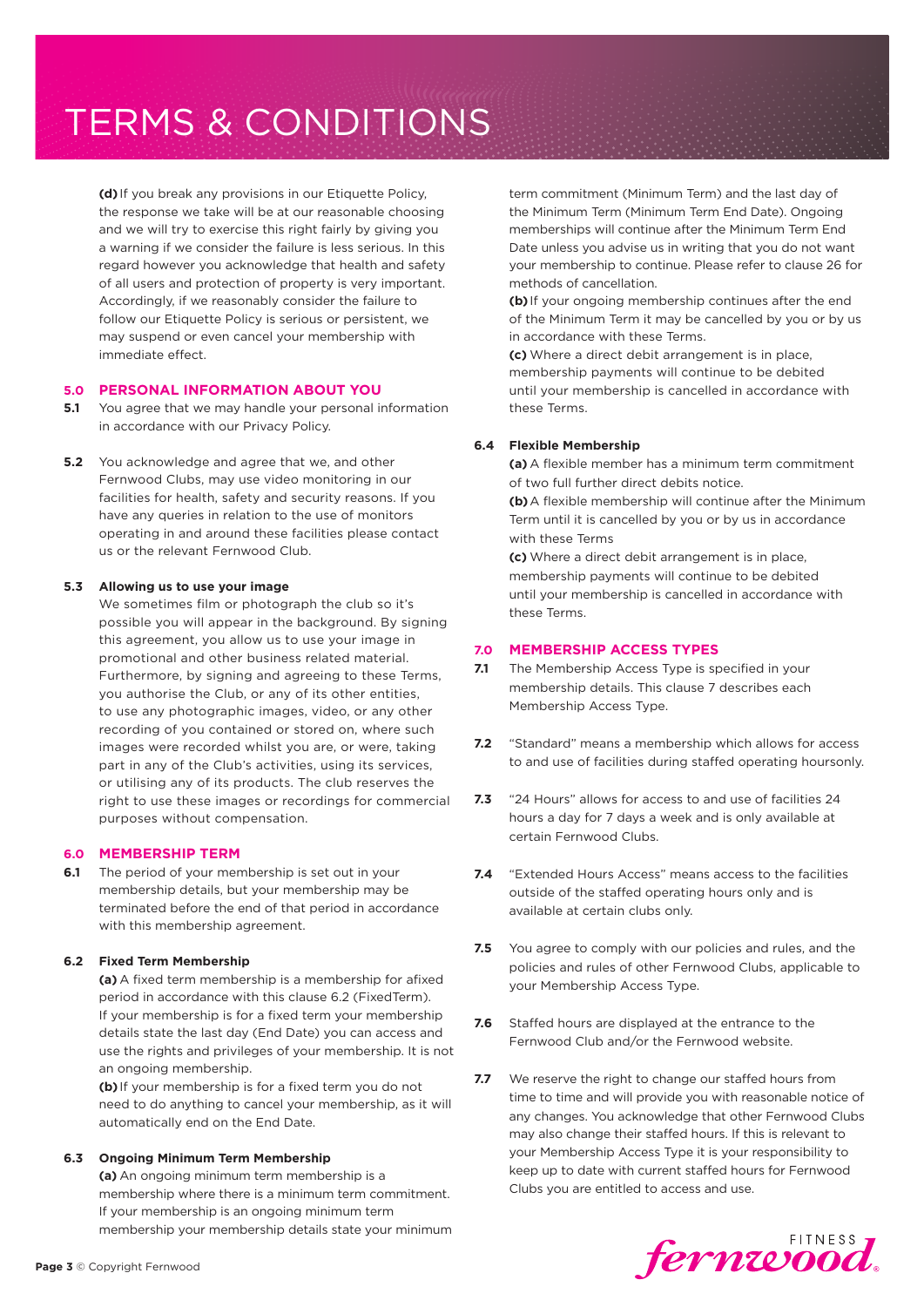# **8.0 24 HOURS ACCESS**

- **8.1** If your membership includes the right to access and use the facilities of a Fernwood Club during unstaffed hours, you acknowledge and agree to comply with the 24 hours Access Rules of the Fernwood Club.
- **8.2** As a member accessing and using the facilities of a Fernwood Club, you acknowledge that you enter and use the facilities at your own risk.
- **8.3** If you feel there is a risk to your property, health and/or safety or you have any other concerns regarding the use of the facilities during unstaffed hours, then you must report this to management of the Fernwood Club immediately.
- **8.4** You understand that a Fernwood Club is under 24 hours video surveillance for security purposes only and is limited to the gym floor space only and excludes the bathroom, change room and client treatment rooms.
- **8.5** You must not bring any other person with you into a Fernwood Club during unstaffed hours. Youagree that your membership is personal to you and for your use only and that it is your responsibility to ensure that your access card is kept in a safe place at all times and is not used by anyone other than you.
- **8.6** If you have 24 Hour Access privileges, you can only attend other Fernwood Clubs using Reciprocal Club Vouchers within staffed operating hours of the Fernwood Club. Reciprocal Club Vouchers cannot be used at Fernwood Ultra clubs. Fernwood Ultra members do not receive Reciprocal Club Vouchers.
- **8.7** In the event that your membership fees reject and you have outstanding payments on your account for 21 days or more, your 24 hour access to the club will be terminated until these outstanding fees have been paid off. As soon as these fees have been paid, your 24 hour access to the club will automatically be reinstated.

## **9.0 MEMBERSHIP PAYMENT METHODS**

- **9.1** Memberships can be paid for in full and upfront. It should not be paying the total off in instalments.
- **9.2** Memberships can also be paid by fortnightly direct debit from either a bank account or a credit card of your choice.

## **10.0 ADDITIONAL SERVICES**

- **10.1** There may be other services offered at a Fernwood Club that do not form part of your membership but are available for you to purchase separately (Additional Services). These are not part of the services provided under your membership and you will be advised at the time if any additional terms apply to the Additional Services including applicable fees and charges.
- **10.2** Additional services are not transferrable between members, with the exception of Clause 15.
- **10.3** Unless otherwise stated in this membership agreement, any booked sessions or consultations for any Additional Services that you cancel with less than 12 hours' notice, or do not show up for, will be forfeited.
- **10.4** Notification of cancellation of any booked sessions must be made direct to the Fernwood Club for record purposes. Notification direct to personal trainers or consultants may not be sufficient notice. You may also be able to cancel some additional services via the Fernwood App.
- **10.5** If you are more than 15 minutes late to a booked session or consultation, you are taken to have cancelled that session or consultation and it will be forfeited.
- **10.6** Additional Services will expire when your membership ends and are not refundable.
- **10.7** Written notice for cancellation of these treatments is required where they are being paid for via direct debit.
- **10.8** Additional fees will apply for other services and programs offered from time to time throughout your membership.

#### **11.0 PERSONAL TRAINING**

- **11.1** As part of your membership or Additional Services, you may purchase personal training sessions.
- **11.2** If your booked personal trainer is unavailable, another personal trainer will be assigned to your session. If a personal trainer is unavailable for your session, it will be re- booked for another time.
- **11.3** Personal training sessions are purchased from your Fernwood Home Club and not from any individual personal trainer. In the absence of or the departure of a personal trainer, you agree that your Fernwood Home Club is entitled to assign another personal trainer for your remaining sessions. We will use reasonable endeavours to assign a personal trainer to you as soon as practicable.
- **11.4** If you are transferring your membership to another Fernwood Club in accordance with these Terms, payment of any outstanding fees for completed personal training sessions must be paid in full to your current Fernwood Home Club before you join your new Fernwood Club.
- **11.5** It is the responsibility of the member to ensure that sessions are not accrued in excess of what can be used.
- **11.6** Personal Training sessions purchased via direct debit, as a pack or given as complimentary sessions, will expire 6 months from the date of purchase. It is the responsibility of the member to ensure that sessions are used prior to expiry. Sessions will automatically be removed from your membership once they expire without notification.
- **11.7** All Personal Training packs and sessions are non-refundable.

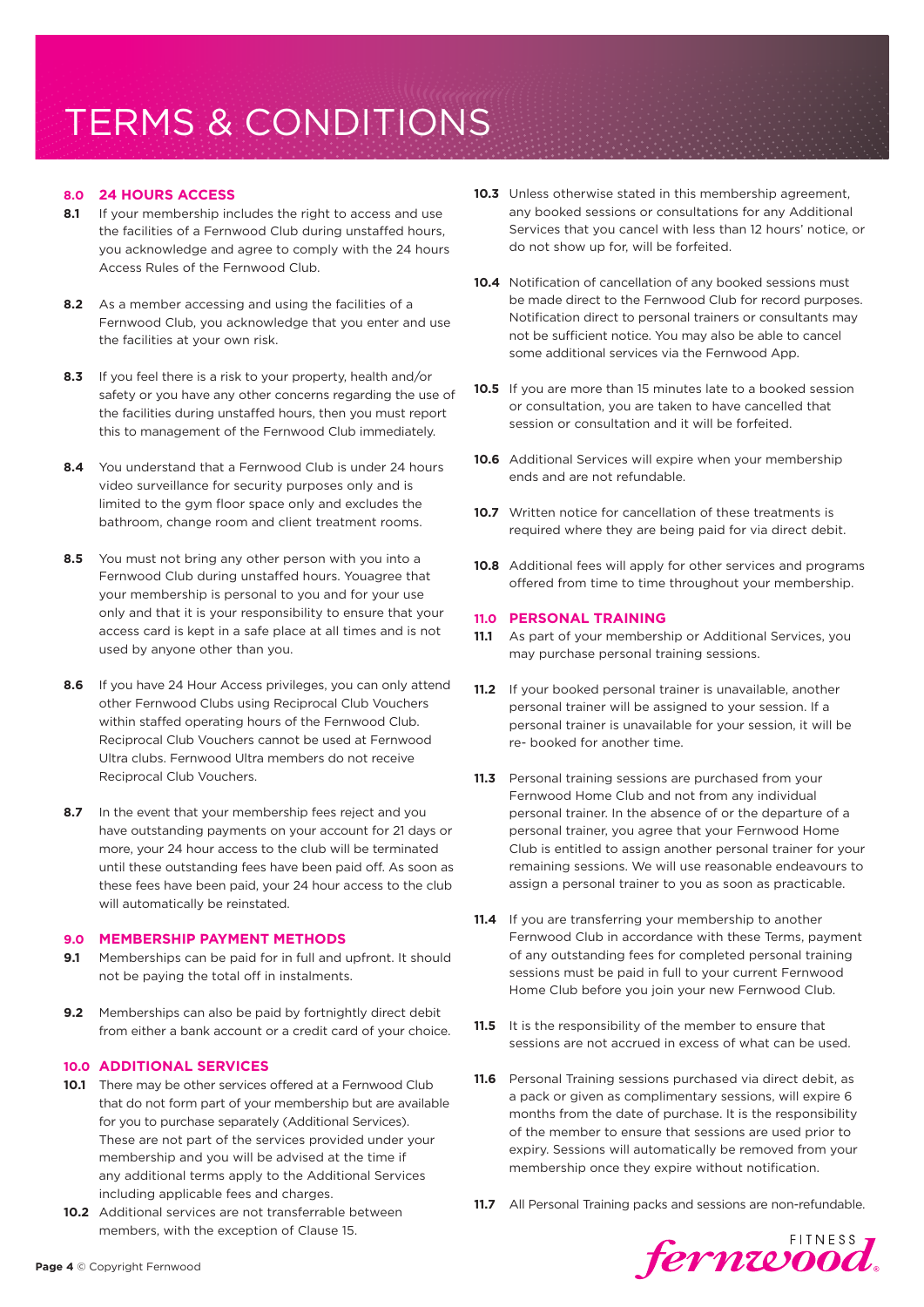# **12.0 UPGRADING YOUR MEMBERSHIP**

- **12.1** You may request us to include certain components of Additional Services as an upgrade of your membership (upgrade your membership). If you make an upgrade request, we will agree the fees to apply to your upgraded membership.
- **12.2** If you no longer wish to upgrade your membership, you must provide us with written notice of your request to downgrade. Please refer to clause 13 in relation to downgrading.

## **13.0 DOWNGRADING YOUR MEMBERSHIP**

- **13.1** Subject to clause 13.2, if you wish to remove any component of your membership, you may request us to downgrade your membership by giving us written notice of the downgrade and paying for all services used up until the date of the notice.
- **13.2** You cannot downgrade your membership if your membership has been paid in full and you are outside your cooling off period.
- **13.3** You may incur a fee to downgrade a component of your membership which is specified in your membership details (downgrade fee).
- **13.4** If you do not pay the downgrade fee in full at the time of the downgrade request, the balance of the downgrade fee will be paid in instalments by direct debit, with the final instalment to be paid on or before the End Date or the Minimum Term End Date (as applicable).

## **14.0 DEFERRAL**

- **14.1** You may defer your membership for a minimum of 2 weeks and for an aggregate period up to the total deferral period specified in your membership details provided that your period of deferral is in two week increments. The deferral may be for any reason (including personal, holidays, medical, temporary physical incapacity, injury and illness).
- **14.2** You must give us prior written notice in order for your membership to be deferred.
- **14.3** You will be charged a deferral fee of \$8.00 per fortnight for each deferral as outlined in your Membership Fees & Charges. Please be aware that this is a pro-rated amount and will adjust your direct debit amount accordingly, depending on what date your deferral starts in line with your scheduled direct debit days.
- **14.4** Your End Date or Minimum Term End Date (as applicable) will be extended by the period of a deferral.
- 14.5 In the event you wish to cancel your membership during a deferral period, that deferral period will end from the next scheduled direct debit date and the standard direct

debit amount plus any payments for Additional Services, will apply along with the applicable cancellation fees.

**14.6** Fernwood Women's Health Clubs will not be responsible for any delay in performing their obligations under these terms and conditions due to causes beyond reasonable control. As such at any time that a membership is held for a period longer than 10 days from conditions beyond our control no membership fees will be charged and therefore the minimum terms will be extended accordingly to perform the services at a later date in line with the contract terms.

# **15.0 TRANSFER OF MEMBERSHIP TO ANOTHER PERSON**

- **15.1** Subject to clause 15.2, you are entitled to transfer your membership to another person who is not a member of a Fernwood Club (transferee) with our approval, which we will not unreasonably withhold if you satisfy all of the requirements of this clause 15. The transferee must be sourced by you, and can be a member of a Fernwood Club who cancelled her membership in order to take up your membership.
- **15.2** If your membership has been paid in full, you can transfer your membership to another person with our approval. The monetary negotiation of the remaining term is between the outgoing and incoming member and Fernwood will not partake in any exchange of funds. The fee to be paid for this transfer covers the clubs cost of induction for the incoming member.
- **15.3** If your membership was purchased as part of your Fernwood Home Club's original opening sale (that is, at any time up to that date which is 6 weeks after the official opening date of your Fernwood Home Club) or it is discounted, the price will not remain at the foundation or discount price. The current rate at the date of the transfer will be applicable to the membership and any associated Additional Services.

## **15.4 No transfer can occur until:**

**(a)** you have paid to us all outstanding fees for services provided or that are otherwise payable under this membership agreement;

**(b)**we receive payment of the transfer fee, which is set out in your membership details which covers the administration of the change in membership and the induction for the transferee; and

**(c)** the transferee has completed and signed such membership and related documentation as we then require of new members.

**15.5** Additional Services that are fully paid but unused are not refundable or transferable with your membership in accordance with this clause 15.

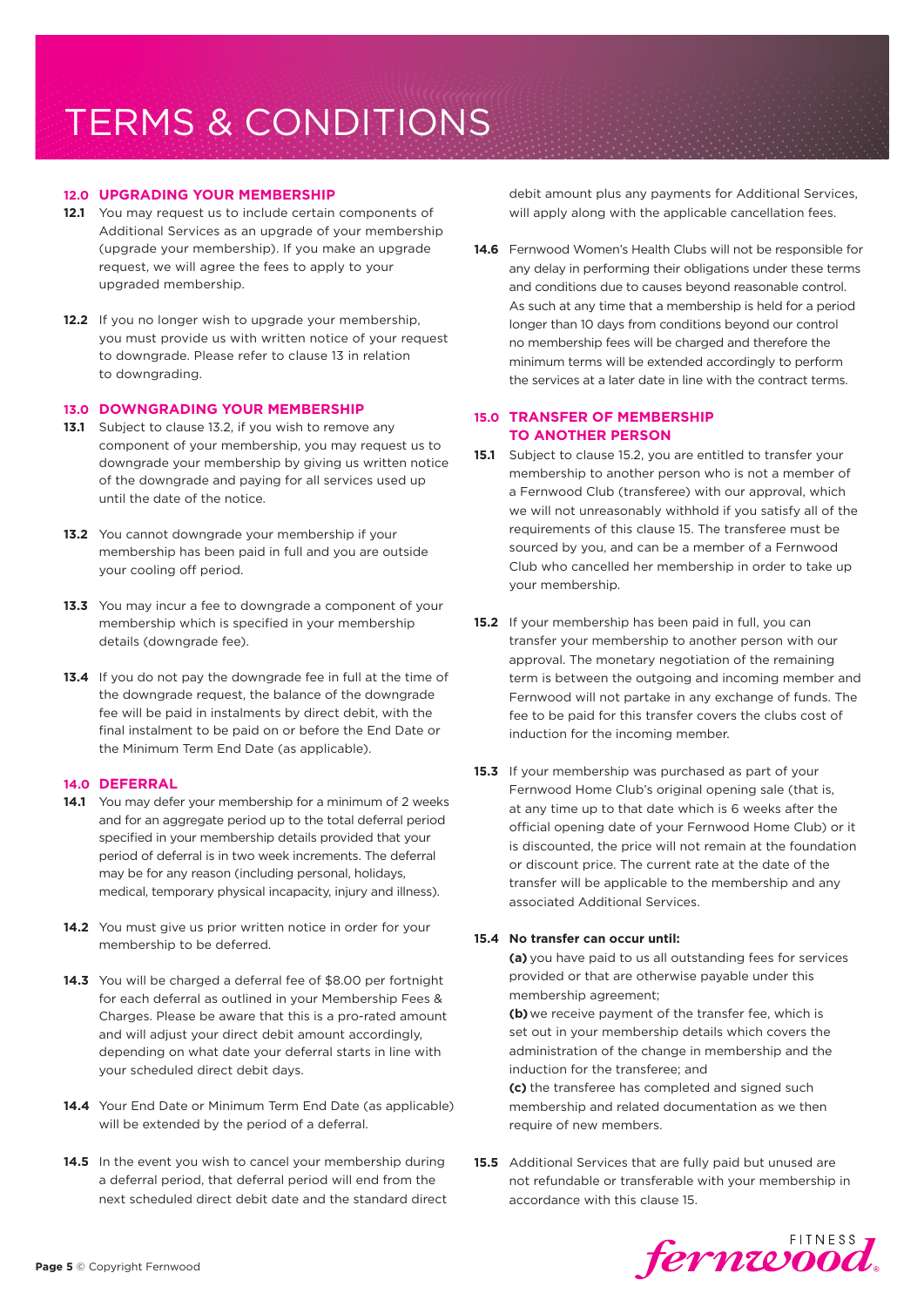# **16.0 INTERCLUB TRANSFER OF MEMBERSHIPS**

**16.1** You may transfer your membership to another Fernwood Club (New Home Club) if:

**(a)** your membership has not been paid in full;and **(b)**all services used at your Fernwood Home Club have been paid for and your membership fees are upto date.

- **16.2** There may be restrictions associated with the transfer of a membership which includes certain Membership Access Types. You may need to adjust your membership when transferring.
- **16.3** You must agree to pay the membership price that the new Home Club charges, complete all necessary membership documentation and abide by the new Home Club's policies or rules.
- **16.4** Memberships that have been discounted can be transferred but pricing will not remain at the discounted price. The current rate that applies to the membership and any associated extras will be applicable.
- **16.5** Pricing for Additional Service varies between Fernwood Clubs. You will be required to pay the price that the Incoming Home Club charges for any Additional Services. You may also be required to pay a transfer fee safety induction for your 24 hour access.
- **16.6** Fully paid for but unused portions of extras will be transferred with the membership to the new club. These extras are non refundable unless Fernwood are in breach of any statutory warranty. Any booked sessions or consultations that you had previously cancelled with less than 12 hours notice or not attended will have been forfeited and will not be available to transfer.
- **16.7** Interclub transfers are not available between Fernwood Clubs and Fernwood Ultra clubs due to the different base membership offering. The existing membership will need to be cancelled (as per section 26. Cancelling your membership) and a new membership created at the new home club.

## **17.0 RENEWAL**

(applicable to Fixed Term Memberships only)

- **17.1** You may elect to renew your fixed term membership by giving us written notice no more than six weeks before the End Date.
- **17.2** The price of your membership (or any other membership you renew on) may have changed during your Fixed Term. Therefore our current pricing will be applicable at the time of renewal.
- **17.3** If you are a foundation member (as indicated in your membership details) and you renew your membership with your Fernwood Home Club not less than 6 weeks before your membership ends, the fees payable for your base foundation membership will apply.

## **18.0 REACTIVATION OF MEMBERSHIP**

(applicable to 12 Month Memberships only)

- **18.1** If your membership of a Fernwood Club ends, and your membership continued for a full term of 12 months, you may, at any time within 3 months after the end of your membership, reactivate your membership and re-join the Fernwood Club by paying a reactivation fee.
- **18.2** The reactivated membership must be for a term of no less than 12 months.

## **19.0 RECIPROCAL CLUB VOUCHERS**

- **19.1** Your membership includes 24 Reciprocal Club Vouchers that may be used over any 12 month period which provide you with access to other Fernwood Clubs. These vouchers cannot be used when your membership ends.
- **19.2** These vouchers only allow you to access and use other Fernwood Club facilities and services that are equivalent to the facilities and services applicable to your membership. Please refer to clause 8.6 relating to the use of Reciprocal Club Vouchers if your Membership Access Type is 24 hours.
- **19.3** If you use another Fernwood Club more than your Fernwood Home Club in any given month, you must transfer your membership to the Fernwood Club.
- **19.4** Reciprocal Club Vouchers cannot be used at Fernwood Ultra clubs. Fernwood Ultra members do not receive Reciprocal Club Vouchers.

# **20.0 MEMBER CONCERNS OR COMPLAINTS**

- **20.1** If you wish to raise any concerns or complaints regarding our services or facilities, you should first address it with your Fernwood Home Club Manager. We will acknowledge receipt of your concern within 7days.
- **20.2** Should you wish to escalate a concern or complaint, please do so by writing to Fernwood at the postal address below and provide any documentation relevant to your concern. In this communication, please quote your full name, your membership number, the details of your Fernwood Home Club, the concern that you have and how you would like to see the matter resolved. **Postal Address**

# **FERNWOOD WOMEN'S HEALTH CLUBS** Membership Administration & Relations Department Level 1, 49 Elizabeth Street, Richmond VIC 3121

- **20.3** If you are a member of a Fernwood Home Club that provides services in the Australian Capital Territory, you have the right to make complaints to the Health Services Commissioner under the Human Rights Commission Act 2005 (ACT).
- **20.4** If you have a complaint and it cannot be resolved by us, you have the right to have the complaint referred to the Fair Trading Commissioner in your relevant State or Territory in Australia.

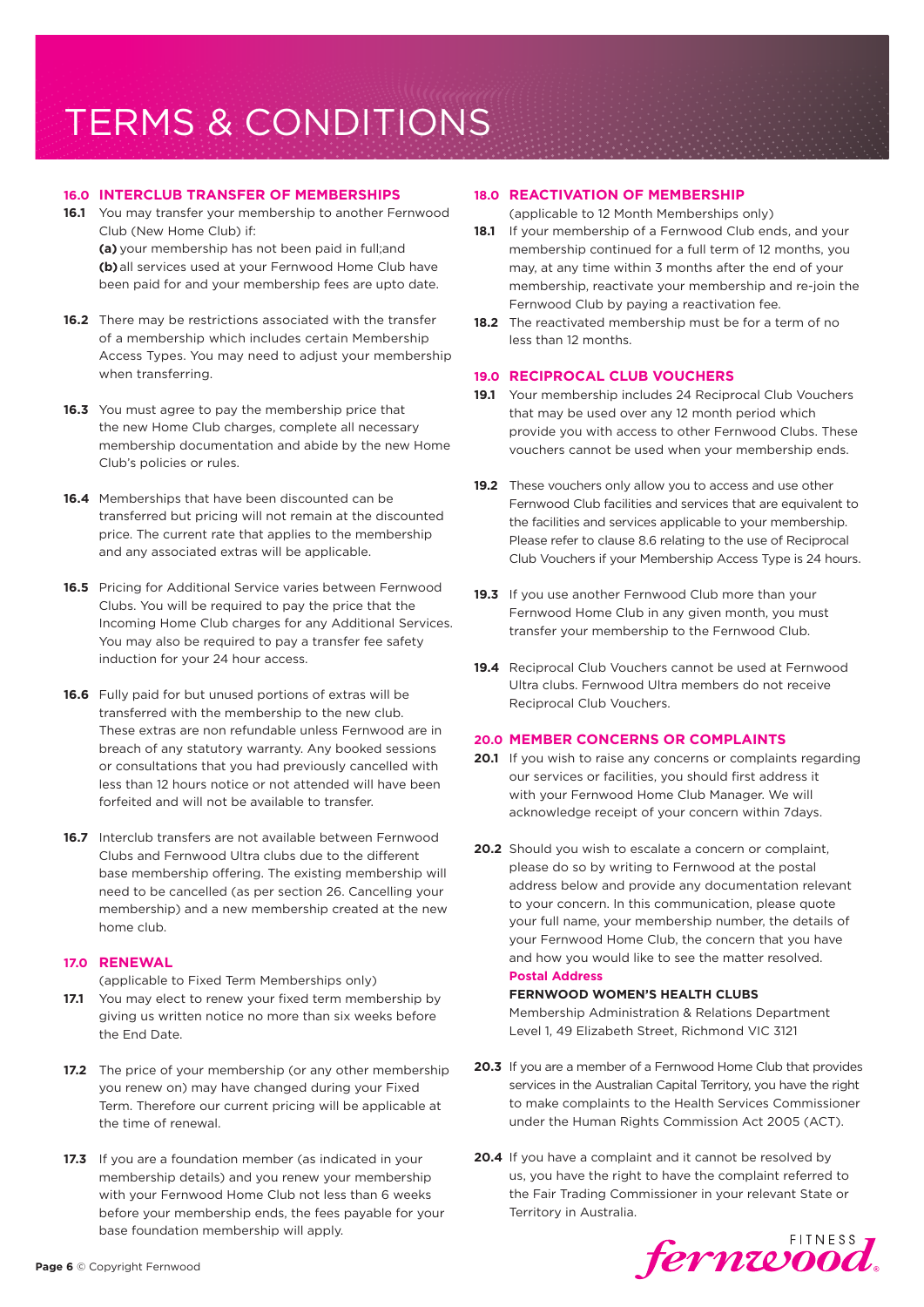20.5 If you have a complaint regarding the National Fitness Industry Code of Practice (see clause 33) please contact Fitness Australia https://fitness.org.au

## **21.0 BREACH OF THIS MEMBERSHIP AGREEMENT**

**21.1** You may cancel your membership at no charge if we are in fundamental breach of this Membership Agreement. Examples when you may cancel your membership for our fundamental breach are:

**(a)** when we have been unable to provide you with the facilities and services paid for, for a period of longer than 14 days without appropriate communication and without fair compensation such as deferring payments;or **(b)**when we have materially breached this membership agreement and you have provided us with notice in writing of that breach and we have not taken reasonable steps within 14 days of receiving that notice to remedy the breach or provide fair compensation.

**21.2** In addition to our other rights under this membership agreement, we may terminate your membership by written notice to you if you:

**(a)** fail to act in accordance with any obligation under this membership agreement and, if the failure is capable of remedy, you do not remedy the failure within 14 days of giving you written notice requiring you to doso; **(b)** verbally or physically abuse other members or our staff;

**(c)** behave in a way that we consider, acting unreasonably, brings us or Fernwood into disrepute. This includes but is not limited to:

(i) inappropriate use of public websites/chat sites; or (ii) conduct of illegal activities at a Fernwood Club, including theft and prohibited drug use; or **(d)**materially breach the 24 Hours Access Rules.

## **22.0 RISK & LIABILITY**

- **22.1** You acknowledge and understand that participation in activities within your membership require varying degrees of physical exertion and/or physical risk which may cause our death or personal injury.
- **22.2** ACL: The Australian Consumer Law (ACL) contained in the Competition and Consumer Act 2010 (Cth) (CCA) provides certain guarantees in sections 60 to 62 (statutory guarantees) which generally require that services supplied to you:

**(a)** are rendered with due care andskill; **(b)**are reasonably fit for any purpose which you, either expressly or by implication, make known to the supplier and might reasonably be expected to achieve any result you have made known to the supplier; and **(c)** are supplied within a reasonable time (when no time is set).

**22.3** Permitted exclusion: However, the CCA permits a supplier of recreational services to ask you to accept some limitations on those statutory guarantees. Accordingly, to the extent permitted by section 139A of the CCA, you acknowledge and agree that we exclude all liability to you for death or injury resulting from a failure by us to comply with any statutory guarantee.

- **22.4** In the previous sentence, "injury"means: **(a)** physical or mental injury (including the aggravation, acceleration or recurrence of such aninjury); **(b)** the contraction, aggravation or acceleration of a disease; or **(c)** the coming into existence, the aggravation, acceleration or recurrence of any condition, circumstance, occurrence, activity, form of behaviour, course of conduct orstate of affairs in relation to you that is or may be harmful or disadvantageous to you or the community, or that may result in harm or disadvantage to you or the community.
- **22.5** Reckless conduct: This exclusion of liability does not apply if you have suffered any significant personal injury that is caused by our reckless conduct (within the meaning given to those terms by the CCA). State based notices (applicable to Victoria and South Australia only): If your Fernwood Home Club is in Victoria or South Australia, or you wish to use the facilities or services of a Fernwood Club in Victoria or South Australia, please refer to the attached ACL Exclusion Notice which contains complementary information about the statutory guarantees and the limitations that we are allowed to place on them. These are without prejudice to the limitations contained in this clause. If you are a member of a Fernwood Home Club that is in South Australia. you must sign and date the ACL Exclusion Notice and provide it to your Fernwood Home Club before you participate in any activities at a Fernwood Club.
- **22.6** General exclusions: Please note that nothing in this membership agreement excludes, restricts or modifies any term, condition, warranty, guarantee, right or remedy (including under a statutory guarantee) which cannot lawfully be excluded, restricted or modified. Otherwise, and except as expressly included in this membership agreement, all implied terms, conditions, warranties, rights or other additional obligations that can be lawfully excluded are excluded from this membership agreement. In particular, but subject to the preceding paragraph, we are not liable for: **(a)** negligence; or **(b)** breach of terms implied that services will be provided with reasonable care and skill, at common law that in either case results in your death or injury (as defined in paragraph 22.7(a)above) in connection with or under this membership agreement, but to avoid doubt we do not exclude liability for our reckless conduct.
- 22.7 We take no responsibility for the loss of or damage to your personal belongings.
- **22.8** You agree to pay for any damage to the facilities of a Fernwood Club caused by you or your guests through a wilful act or negligence.

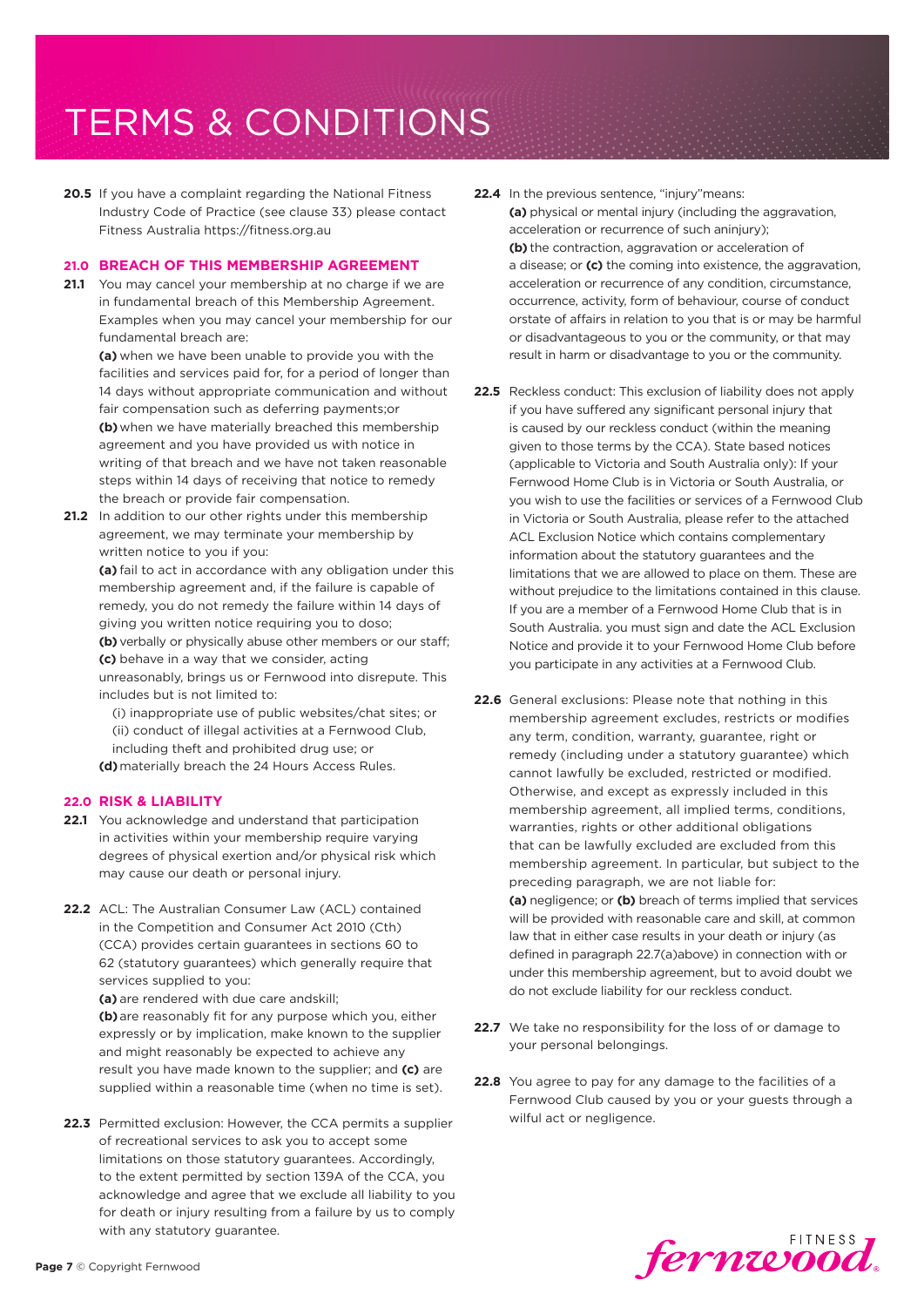# **23.0 ASSIGNMENT OF RIGHTS**

**23.1** We may assign the rights to your membership or sub-contract our obligations under this membership agreement to a third party at any time and without notice to you (Change of Ownership). We will make sure that the transferee agrees to honour the terms of this membership agreement.

# **24.0 CHANGES TO THIS MEMBERSHIP AGREEMENT, OUR SERVICES & FACILITIES**

**24.1** You acknowledge that we may in our sole discretion from time to time alter: **(a)** our opening hours, group fitness timetable, facilities,

items of equipment or any of the products and services we offer or supply; or **(b)** our Pricelist and your membership fees that apply after any Fixed Termor Minimum Term; or **(c)**our policies or rules (such as our Privacy Policy or Etiquette Policy).

- **24.2** We will prominently display the proposed change(s) at the facilities or on our website at least 60 days before the change if it relates to a change under clause 24.1(b), or at least 30 days if the change relates under clauses 24.1(a) or 24.1(c) (referred to as the notice of change). Your membership will be amended with effect from the effective date.
- 24.3 If we need to close temporarily for any reason, including but not limited to, renovation and/or building repairs and maintenance, we will place your membership on deferral where the closure is greater than 10 days in duration.

## **25.0 COOLING OFF**

- **25.1** You may cancel your membership during the cooling off period without cause or reason.
- **25.2** Your cooling off period is 48 hours from the time of sign up and outlined in your membership details.
- **25.3** You must give us written notice of the cancellation of your membership within the cooling off period.

# **25.4** You must either:

**(a)** deliver the notice in person or have it delivered to the Fernwood Home Club's registered or business address; or **(b)**post the notice to the Fernwood Home Club's registered or business address by certified mail.

- **25.5** A cooling off cancellation fee will be charged for cancelling your membership during the cooling off period. This fee is set out in your membership details.
- **25.6** We reserve the right to take the amount due on the first contracted debit date (as specified on your membership details) in the absence of payment being made by other means.
- **25.7** Any fees that are required to be refunded to you will be paid to you within 7 days after you have cancelled your

membership. In determining the refund amount, we are entitled to deduct from any amount paid by you, the cooling off cancellation fee and a reasonable amount for any fitness products or services provided to you.

**25.8** Unless agreed with your Fernwood Home Club otherwise, if you have used any Additional Services at your Fernwood Home Club during the first 48 hours of your membership, you must pay for each of those sessions attended at a price equivalent to the current casual visit rate at your Fernwood Home Club.

# **26.0 CANCELLING YOUR MEMBERSHIP**

**26.1** Subject to clause 27, you may cancel your membership at any time using any of the methods of cancellation permitted by this clause 26.2 by providing us with the relevant notice period as specified in your membership agreement.

# **26.2 Methods of cancellation**

**(a)** The preferred method is by visiting us and completing a cancellation form upon which you will be given your options regarding payment of relevant fees, a copy of the cancellation form and relevant payment receipts (if applicable).**(b)** You may cancel your membership in writing by email or by post addressed to us. You must retain a copy of your cancellation notice. **(c)** For the avoidance of doubt, you cannot cancel your membership verbally.

- **26.3** From the date your Home Club received your written request to cancel your membership, two further direct debits are required plus a cancellation fee is applicable. You will be entitled to use the facilities and services of your Fernwood Home Club during the notice period. Please note, if your membership is paid in full, you cannot cancel your membership once your cooling off period has passed, unless you are in a state of incapacitation.
- **26.4** All sessions and services used must be paid for in order for your membership to be finalised. These can be paid for in full or as part of your cancellation fees.
- **26.5** If you cancel your membership during a deferral period, the deferral period will end immediately (in line with scheduled direct debits) and the standard direct debit amount will apply along with the applicable notice period and cancellation fees.
- **26.6** If your membership is a fixed term or ongoing minimum term membership and you cancel your membership before the End Date or the Minimum Term End Date (as applicable), you must pay us a cancellation fee calculated in the manner specified in your membership details.
- **26.7** If you are cancelling for financial reasons, you should discuss with us an appropriate payment arrangement for all fees payable on cancellation, which can be implemented via your existing direct debit agreement.

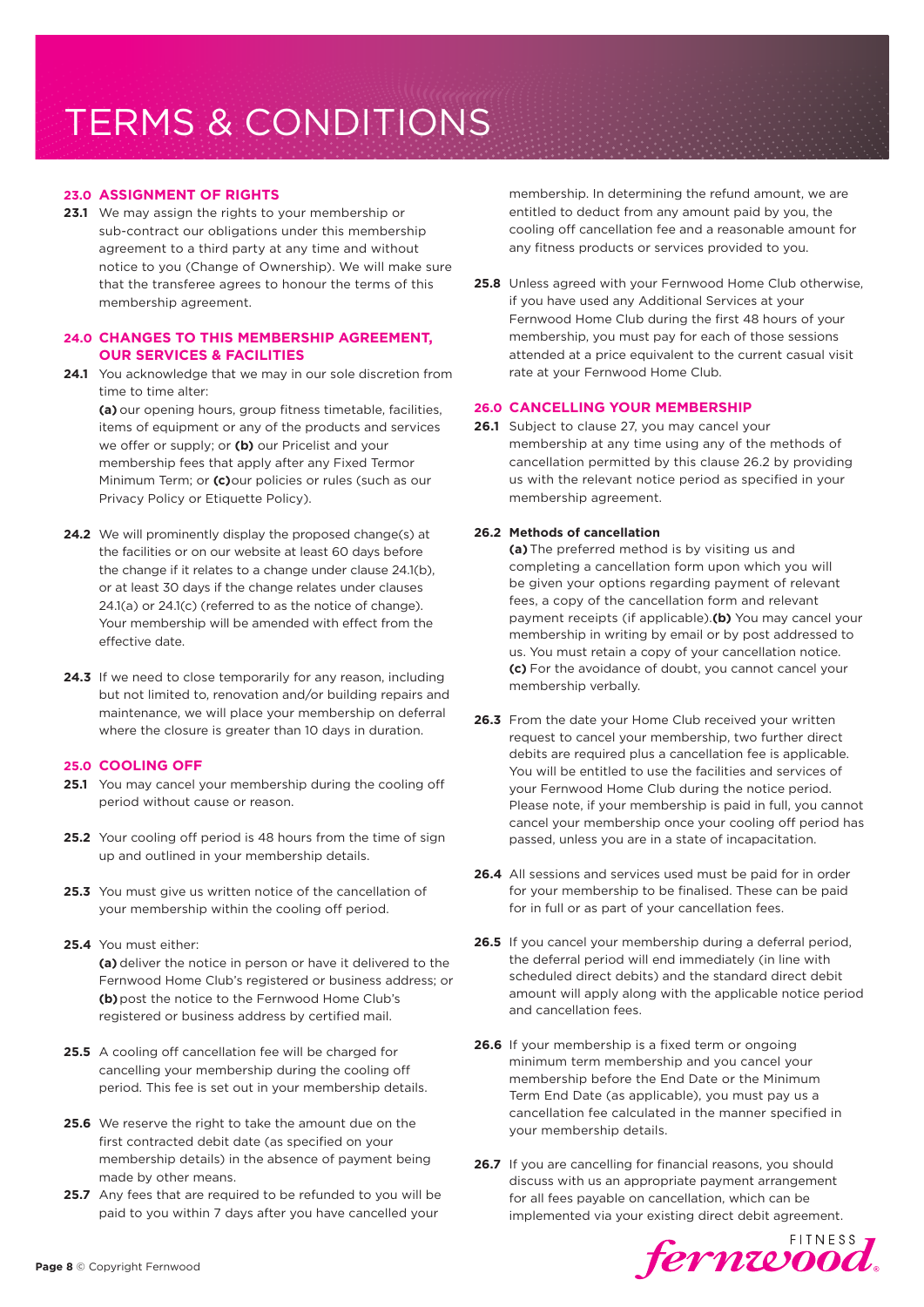**26.8** On rare occasions your Fernwood Home Club may cancel your membership by written notice to you without the need to give a reason. If your membership is cancelled under this clause 26.8, you will only be liable for the fees for the time you were a member and any other fees for services already provided to you. No cancellation fee will apply and your Fernwood Home Club will refund your joining fee. You agree that this payment is your sole entitlement to compensation for cancellation of your membership under this clause 26.8.

# **27.0 CANCELLING YOUR MEMBERSHIP DUE TO PERMANENT SICKNESS OR PHYSICAL INCAPACITY**

**27.1** You may cancel your membership due to a permanent sickness or physical incapacity if you cannot exercise for a period of 12 months or longer provided that you give us: **(a)** written notice of cancellation;

**(b)**completion of our permanent capacity declaration by a medical practitioner, as well as a medical certificate stating that you cannot use our services because of your permanent sickness or physical incapacity;and **(c)** any other supporting documentation to our reasonable satisfaction.

- **27.2** If we are satisfied that you are entitled to cancel your membership due to permanent sickness or physical incapacity, we will cancel your membership with immediate effect and waive any notice period and any cancellation fees or downgrade fees. An administration fee may be charged by your Home Club.
- 27.3 If you cancel due to incapacitation, a refund will be given for paid and unused component sessions.
- **27.4** Your membership fees are required to be paid up to the date of the cancellation and fees owing by you prior to this date, are recoverable in full by us. The date of cancellation will be the date that we receive the documentation outlined in clause 27.1.
- **27.5** In the event your membership was pre-paid, we will refund the unused portion of your membership fees to you less an associated administrative fee (if applicable) within 21 days of receiving written notice of cancellation in accordance with this clause 27.
- **27.6** In the event that you make payments orauthorise payments to be made periodically under your membership, upon receipt of a cancellation notice, we will immediately inform our membership administrator (or the relevant accounts department) that the deductions cease as soon as possible.

# **28.0 CLAUSES RELATING SPECIFICALLY TO MEMBERSHIPS BEING PAID VIA DIRECT DEBIT**

**28.1** By nominating to pay via direct debit in your membership details you: **(a)** authorise us to deduct from your nominated credit or debit account all fees and other charges for which you may be responsible under this

membership agreement; and **(b)** acknowledge and agree that you have read the Direct Debit Request Service Agreement (DDRS agreement) and agree with the terms and conditions governing the debit arrangements between you and us set out in those documents.

- **28.2** Membership fees are paid in advance for services.
- **28.3** You will continue to be debited as per this membership agreement regardless of whether you are using our facilities or services or those of any other Fernwood Club at any given time.
- 28.4 It is your responsibility to ensure that your banking details are correct and current. In the event that your account details change, you are required to provide written notice 14 days prior to your next scheduled debit.
- **28.5** Where unsuccessful debits occur due to us not having received updated details within a sufficient timeframe, you will incur a rejection fee as per your membership details.
- **28.6** If your payment is unsuccessful for any reason, we will attempt to contact you and send communication to you. We will also attempt to recover the unsuccessful payment plus the rejection fee prior to the next scheduled debit.
- **28.7** If we cannot recover the unsuccessful payment plus the rejection fee under clause 28.6, we will automatically add the amount to your next scheduled debit.
- **28.8** We collect, hold and use, information related to your commercial and consumer creditworthiness from Dun & Bradstreet (w: www.dnb.com.au/ e: pac.austral@dnb.com.au/ t: 1300 734 806) and Bill Chaser (w: www.billchaser.com.au/ e: support@billchaser.com.au/ t: 1300 224 273) and eCollect Pty Ltd (w: www.ecollect.com.au/ e: info@eCollect.com.au/ t: 1300 666 585), credit reporting bodies, for all purposes permitted by law. We also disclose information to them. This activity is conducted for the purpose of assessing your credit capacity, eligibility or history in connection with an application or an obligation as a guarantor, collecting payments from you, and managing our credit relationship. Creditworthiness information includes information that is both positive (like payment information) and negative (like defaults or serious credit infringements that we may disclose to credit reporting bodies if you fail to pay us). Our privacy policy and the credit reporting body's privacy policy (see our websites) have more information on how we, and the credit reporting body, manage personal information, including creditworthiness information. The policies also include how you can access, correct, and make complaints about personal information, request that your information is not used for credit pre-screening, and request a ban on use of credit information where you have been a victim of fraud.

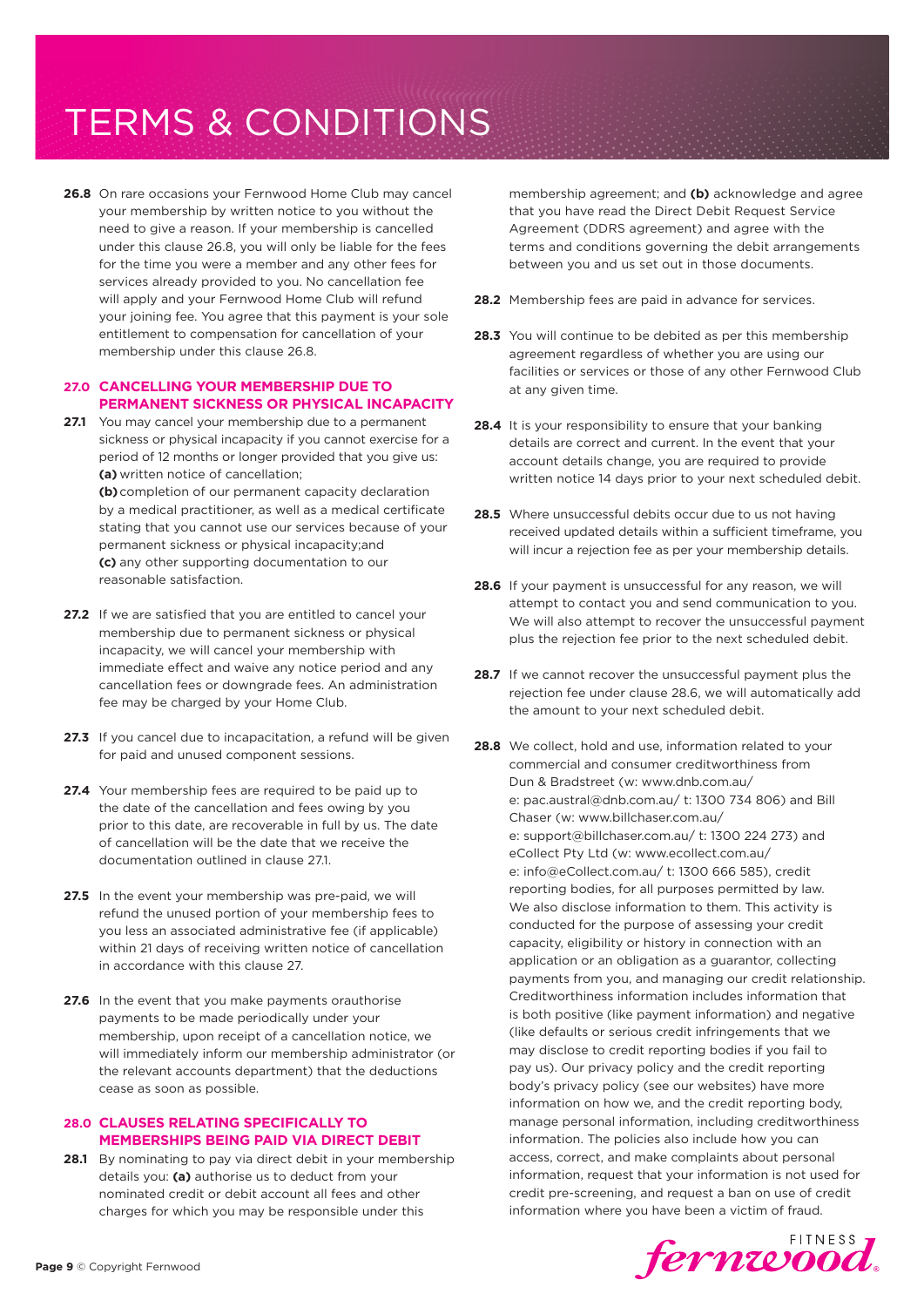- **28.9** Debits that are unsuccessful may be transferred to one of our preferred debt collection agencies for collection. We reserve the right to cancel your membership and you will be responsible for the payment of outstanding membership direct debits, bank fees and cancellation charges. You will also be responsible for and pay us for all costs incurred by the us (including costs for which the we may be contingently liable) in any attempt to collect any monies owed by you to us under this Agreement including debt collection agent costs, repossession costs, location search costs, process server costs and solicitor costs on a solicitor/ client basis.
- **28.10** As a result of referral to our external collection agency. the details of your outstanding debt may be listed with a credit bureau.
- **28.11** In the event payments fall into arrears beyond 60 days of the original due date, upon failure to confirm receipt of the remaining balance in full, we reserve the right to report default for the remaining balance to a Credit Reporting Bureau. Such a default listing would remain on your personal credit file for up to five years, potentially inhibiting your ability to obtain future credit from other credit providers.
- **28.12** Should your membership be cancelled by us because of unsuccessful payments, and you wish to re-join a Fernwood Club, you must pay all outstanding fees out in full. Youmay be required to pay a joining fee before you are allowed to re-join as a member of theFernwood Club.
- **28.13** Once periodic debit payments are initiated as per this membership agreement, no notice of the debits will be issued to you.
- **28.14** Receipts for direct debit payments made will be provided on request for periods of six or twelve months only.

#### **29.0 INTELLECTUAL PROPERTY**

No rights in relation to Fernwood's logo, trade marks or any other intellectual property rights associated with its business, techniques, exercise programs or classes are granted to you under this membership agreement, except that any exercise program created for you may be used while you are a member of a Fernwood Club for the purpose of your exercise activities.

#### **30.0 SEVERABILITY & WAIVER**

If a court finds that any part of any term of this membership agreement (including these Terms) is or becomes illegal, void or unenforceable, that part is deleted and this does not invalidate the rest of this membership agreement. If we do not enforce our rights under this membership agreement at any time, it does not mean that we may not do so on future occasions.

#### **31.0 APPLICABLE LAW**

The law of the State/Territory where your Fernwood Home Club is located applies to this Membership Agreement.

#### **32.0 DEFINITIONS & INTERPRETATION**

In these Terms, unless the context otherwise requires or implies, the following expressions have the meanings set opposite each of them:

#### **33.0 FORCE MAJEURE**

Fernwood Women's Health Clubs will not be responsible for any delay in performing their obligations under these terms and conditions due to causes beyond reasonable control.

#### **34.0 NATIONAL FITNESS INDUSTRY CODE OF PRACTICE**

If you would like to view the National Fitness Industry Code of Practice please go to the Fitness Australia website-https://fitness.org.au

#### **35.0 COVID-19 POLICY**

At all times your Fernwood club will comply with the state or territory law, restrictions and requirements in relation to COVID 19.

| <b>TERM</b>                              | <b>DEFINITION</b>                                                                                                                                                                                                                  |  |
|------------------------------------------|------------------------------------------------------------------------------------------------------------------------------------------------------------------------------------------------------------------------------------|--|
| <b>Additional Services</b>               | is defined in clause 10.                                                                                                                                                                                                           |  |
| Fernwood<br>.                            | Fernwood Womens Health Clubs (Australia)<br>Pty Ltd ACN 123 716 950.                                                                                                                                                               |  |
| <b>Fernwood Club</b>                     | means the owner and operator of any fitness<br>club using the Fernwood brand and system,<br>and includes Fernwood or any of its affiliates,<br>and any independent business proprietor<br>operating under franchise from Fernwood. |  |
| <b>End Date</b><br>.                     | is defined in clause 6.2(a).                                                                                                                                                                                                       |  |
| <b>Etiquette Policy</b>                  | means our Etiquette Policy as amended from<br>time to time.                                                                                                                                                                        |  |
| <b>Fixed Term</b>                        | means the fixed term commitment for a fixed<br>term membership (see clause 6.2(a)).                                                                                                                                                |  |
| <b>Membership Term</b>                   | means the period of your membership which is<br>stated in this membership agreement.                                                                                                                                               |  |
| <b>Minimum Term</b>                      | means the minimum term commitment<br>for either an ongoing membership<br>(see clause 6.3(a)) or a flexible membership<br>(see 6.4(a)).                                                                                             |  |
| Minimum Term End Date                    | is defined in clause 6.3.                                                                                                                                                                                                          |  |
| <b>Our Pricelist</b>                     | means our pricelist of your Fernwood Home<br>Club that may change from time to time.                                                                                                                                               |  |
| <b>Our Privacy Policy</b>                | means our privacy policy as amended from<br>time to time.                                                                                                                                                                          |  |
| Reciprocal<br><b>Club Vouchers</b>       | means the vouchers we provide to<br>you as part of your membership to use the<br>facilities or services of another Fernwood Club.                                                                                                  |  |
| This membership<br>agreement             | means the agreement between you and<br>us which arises when you submit your<br>application for membership, and includes your<br>membership details and these Terms.                                                                |  |
| Your membership<br>details               | are the details about your membership<br>that we send to you after you submit your<br>application for membership.                                                                                                                  |  |
| we, us                                   | means your Fernwood Home Club.                                                                                                                                                                                                     |  |
| you, your                                | means the person who is specified as the<br>member in your membership details.                                                                                                                                                     |  |
| <b>Your Fernwood</b><br><b>Home Club</b> | means the operator of the Fernwood Ultra<br>Club specified in your membership details.                                                                                                                                             |  |